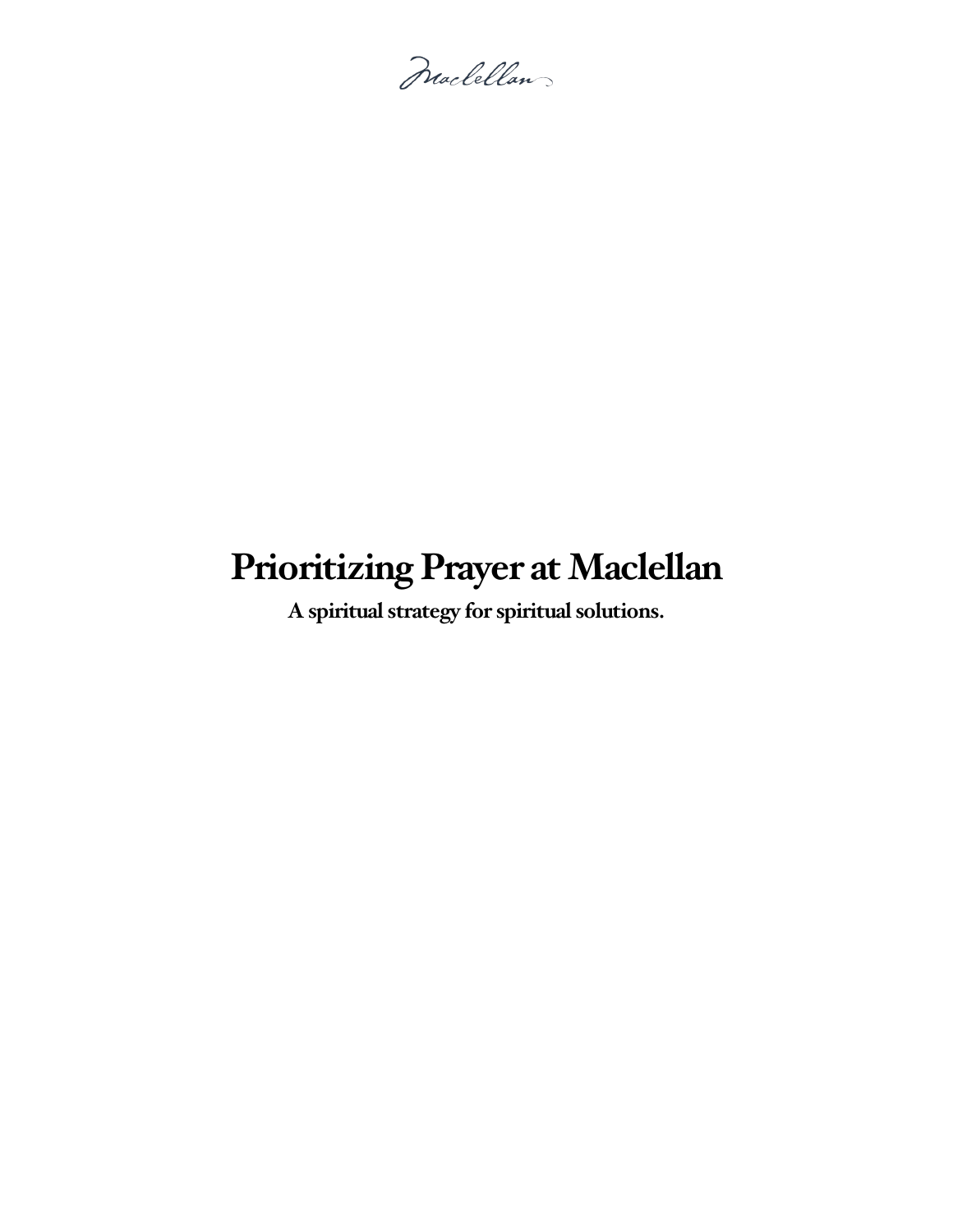Maclellan

#### **Introduction**

**Heeding Jesus' call inMatthew28:18,theMaclellanFoundation's strategic intentis to** *accelerate and multiply Great Commission activities among allthe nations***.We believe that spiritual issues are atthe root ofthe world's problems, and spiritual strategies are required to promote spiritual solutions to address them.Paul, in his second letter to the Corinthian Church, described our "weapons of warfare" as being spiritual rather than natural. JesusHimself taught this paradigm in Mark** 9:29 when He said some results can *only* come about through **prayer.**

## **Precedent and Strategy**

**Since theFoundation is primarily interested in spiritual solutions, howshould we passionately investin the one tool God specifically gave us to secure spiritual victories? The answer is, in two** ways: People and a Place.

**We affirmthe priesthood of all believers (1Peter 2:5), and that everyone is called to offer prayers for all kinds of reasons (1 Thessalonians 5:17). Allthe believers onMaclellan's staff should pray some ofthe time to advance our mission; some ofthe believers on our staff should pray allthe time. Belowis the statement ofintent published in the job description for this** latter group, the Maclellan Prayer Room Intercessors:

## **"The over-arching purpose and strategy of the Maclellan Prayer Room is to provide the people and a place for intentional praise, prayer, and worship to be rising from the Maclellan office every hour that we are at work."**

**One ofthe leadership premises learned in business school is, "***that which an organization deems to be of value is evidenced by where it applies its resources.*" This organizational conviction is not **limited to modern business gurus likePeter Drucker and JimCollins. No reader of Scripture can miss the factthatthe apostles placed a high value on intercessory prayer and worship, and applied resources accordingly, with Paul being the most explicit(see Ephesians 6:18-20, Colossians 4:2, and 1 Timothy 2:1).**

**Fromtheir inspired writings, we can see that dedication to "the prayers" (Acts 2:42) was part of a regular rhythmof worship, butthe apostles did not offer any directinstruction on how communities of believers are to go about organizing or entering this rhythm.**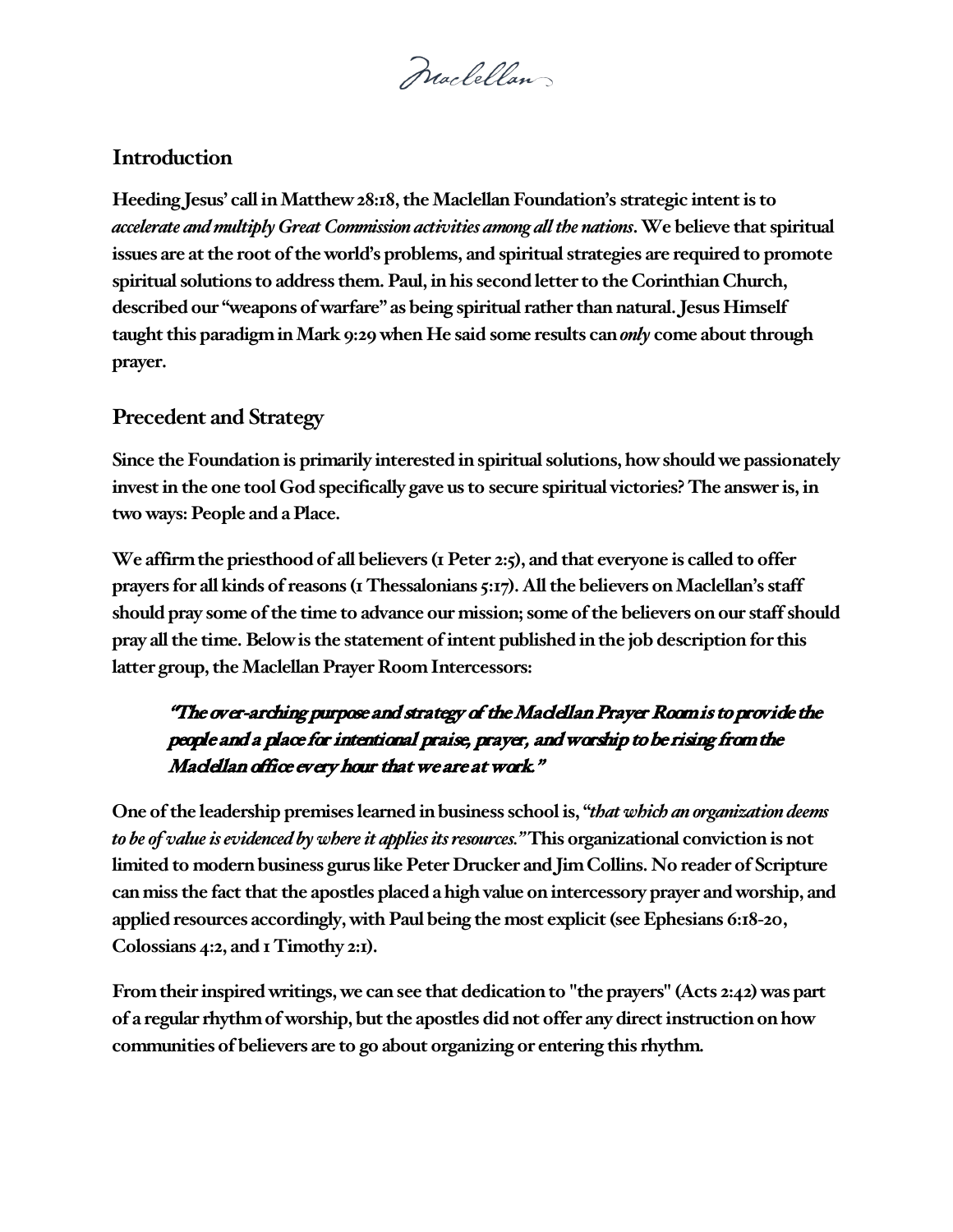Maclellan

**Since the Old Testamentis ripe with examples of howGod instructed Israelto worship Him, the temptation** is very great to pick some of these stories to support a modern institutional **practice and then call it "biblical."**

**We are clear that modern Christians are not required to imitate the priestly and worship structures fromancient Israel as described in the Old Testament. However, since God described King David as** *a man after my own heart***, itis our beliefthat David's actions in establishing structured "professional"worship on behalf of Israel can informand inspire our steps aswe also corporately pursue the heart of God in the implementation of our mission.**

**To beginwith, itis importantto knowthat David received detailed inspiration fromGod for his entire plan to organize and compensate professional intercessors (in this case,theLevites). "All this he made clear to me in writing from the hand of the Lord, all the work to be done according to the plan.["1](#page-2-0) Thiswas an idea fromthe heart of God and not merely a human construct. Throughout 1Chronicles, we get a detailed glimpse of howtheLord instructed King David regarding the service oftheseLevites.**

**David specified 8,288 professionals be employed as musicians, gatekeepers (administrators), and singers. There were 4,000 musicians, and the same number of gatekeepers (1Chronicles 23:5). The remaining 288were singers that had God-given talent. The number of them along with their brothers, who were trained in singing to the Lord, all who were skillful, was 288. (1Chronicles 25:7)**

**Significantly,they were to be employed full-time: Now these, the singers, the heads of fathers' houses of the Levites, lived in the chambers of the temple, and were freed from other duties, for they were on duty day and night (1Chronicles 9:33). David "bought" their time, so they could be free fromother duties like farming, blacksmithing, carpentry, or tentmaking.** 

**David gave further clarity for howtheLeviteswere to occupy their purchased time. Spoiler alert: it sounds a lotlike our prayer roomintercessor job description. Then he appointed some of the Levites as ministers before the ark of the Lord, to invoke, to thank, and to praise the Lord, the God of Israel (1Chronicles 16:4). David instructed Solomon to follow this precedent when David transitioned the kingship atthe end of his life. And they were to** 

 $\overline{a}$ 

<span id="page-2-0"></span><sup>&</sup>lt;sup>1</sup> The Holy Bible: English Standard Version. (2016). (1 Chronicles 28:19). Wheaton: Standard Bible Society. NOTE that all Scripture references are ESV, unless otherwise listed in a footnote. The **bold** font is the author's attempt to delineate quoted Scripture.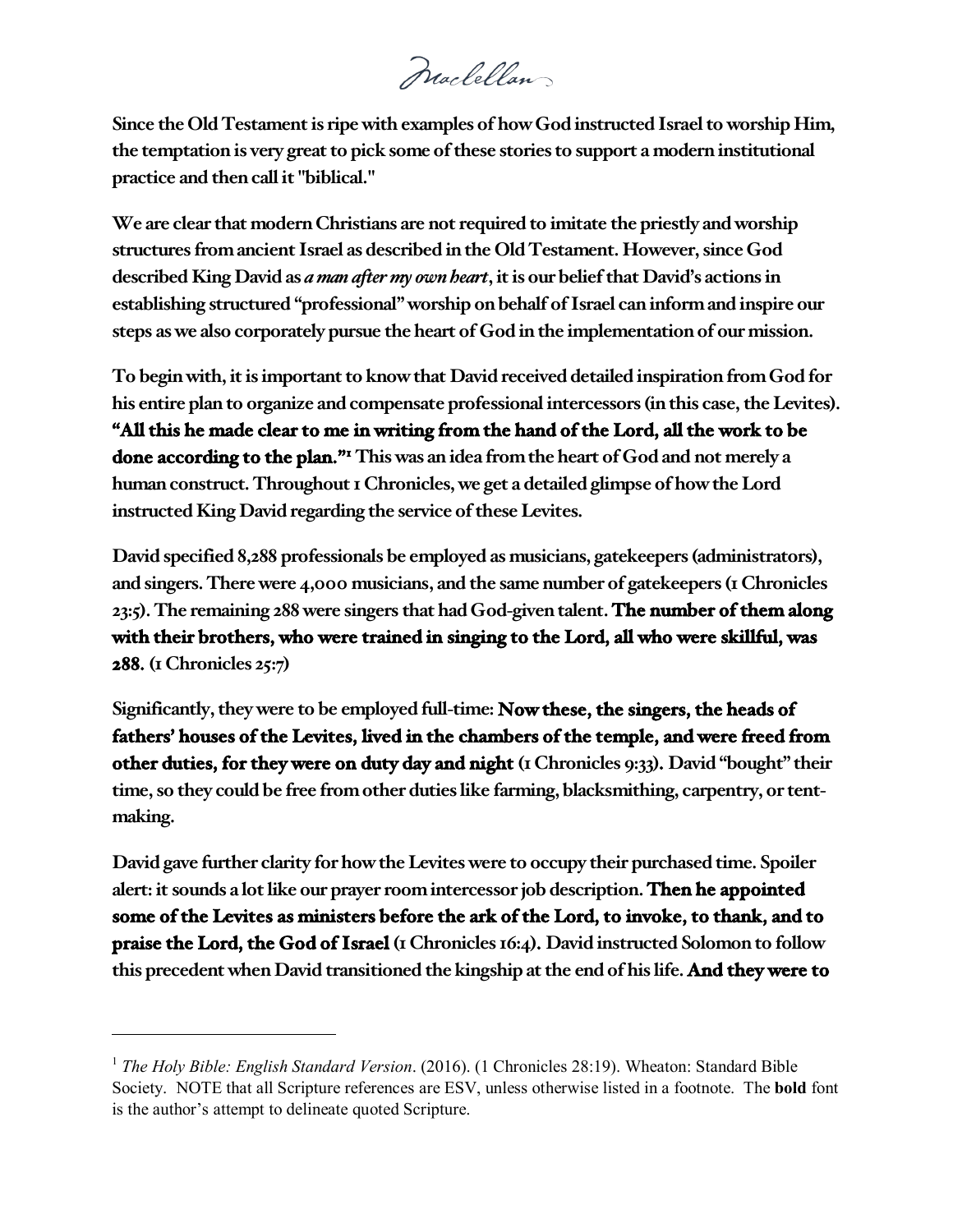Maclellan

## **stand every morning, thanking and praising the Lord, and likewise at evening (1 Chronicles 23:30).**

**The results and influence ofthis God-inspired DavidicPlan for corporate intercessory worship** are astounding. In Old Testament times, Israel experienced at least six "revivals" or **national reforms: under Jehoshaphat(870 BC), Jehoiada (835 BC), Hezekiah (725 BC), Josiah (625 BC), Zerubbabel (536 BC), and Ezra and Nehemiah (445 BC). Each one was characterized by reinstituting, or reviving,the DavidicPlan forworship on behalf ofthe Nation. Here's one example:**

**Josiah – And he said to the Levites who taught all Israel and who were holy to the Lord, "Put the holy ark in the house that Solomon the son of David, king of Israel, built. You need not carry it on your shoulders. Now serve the Lord your God and his people Israel. Prepare yourselves according to your fathers' houses by your divisions, as prescribed in the writing of David king of Israel and the document of Solomon his son. (2 Chronicles 35:3-4).**

**After the exile, during a time of nationwide spiritual renewal, Nehemiah and Ezra made sure to also re-establish the discipline of paying the intercessors/worshippers theirdailywages.And all Israel in the days of Zerubbabel and in the days of Nehemiah gave the daily portions for the singers and the gatekeepers; and they set apart that which was for the Levites; and the Levites set apart that which was for the sons of Aaron (Nehemiah 12:47).**

**Therefore, it is clear in Scripture that the heart of God is comfortable with the practice of paying individuals to use their talents for intercessory prayer, praise, and worship, on behalf of a third party.**

Part of the reason the Lord's strategy for Kingdom Advancement includes this organized, corporate **prayer and praise is because it functions as the "tip of the spear" in battle. God wants his people to lead with Praise as they claim territory from the enemy.**

**In Genesis 29:35, we learn that Leah and Jacob named their fourth son Judah, because it meant "to praise the Lord." When Israel broke camp in the Wilderness, Judah (Praise) led the way (Numbers 2:9). When Israel went to war, Judah-Praise led the charge (Judges 1:1-2, 20:18). But one doesn't have to rely on etymology to understand God's chronological perspective on worship and warfare.**

**In 870 B.C., King Jehoshaphat was besieged by three neighboring armies, and he was in a panic. He inquired of the Lord, who downloaded the battle plan through the prophet-priest Jahaziel.**

**And when the King had taken counsel with the people, he appointed those who were to sing to the LORD and praise him in holy attire, as they went before the army, and say, "Give thanks to the LORD, for his steadfast love endures forever." And when they began to sing and praise, the LORD**